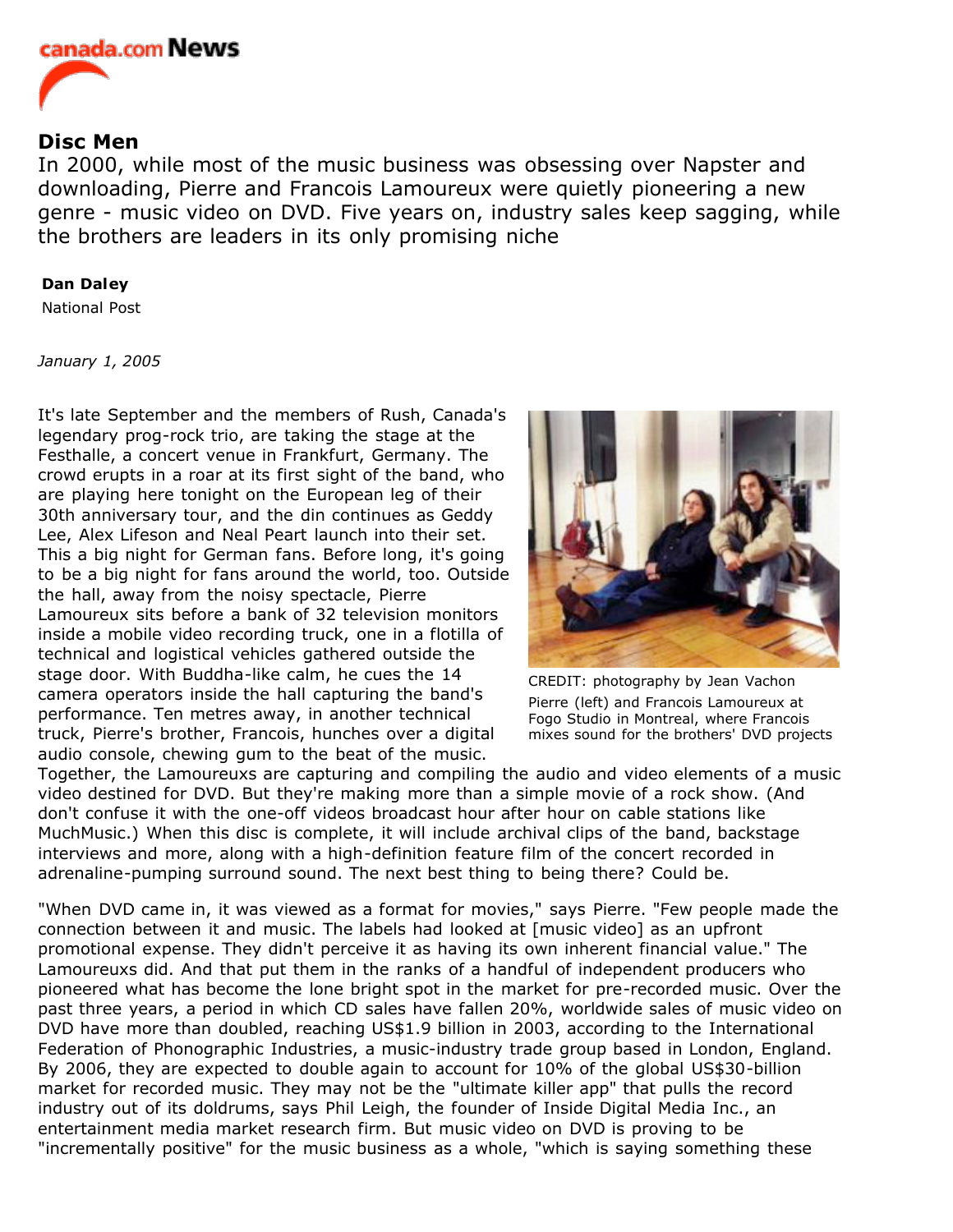## days."

As a result, artists, record labels and entrepreneurial media producers are not only capturing live shows for DVD presentation, but they are also going back to the film, video and audio vaults of performers, digitizing catalogue material and releasing it. While major labels are now driving the boom, the credit for its creation belongs to independent producers like the Lamoureuxs, who recognized early on that the superior audio and video qualities of DVD make it a perfect platform for artists. Pierre and Francois started producing music video DVDs in 2000. In 2002, Pierre says, their discs accounted for 5% of the approximately 300 music video DVD titles the Recording Industry Association of America estimated this nascent sector had produced -- more than any other independent production team. They now have a thriving business and a catalogue of projects that includes work by artists such as Harry Connick Jr., the Stray Cats, The Who, Aimee Mann, Branford Marsalis, Alanis Morissette, Deep Purple and Willie Nelson.

And with good reason, according to clients. "DVD is a great way to get an artist's entire personality across," says Dave Kaplan, manager of the Stray Cats, for whom the Lamoureuxs filmed and mixed the Rumble In Brixton DVD, released last November. "[But] they are hugely expensive compared to CDs. And they're complex ... Pierre brings a value-added to the proposition: He and his brother are good at managing DVD projects, which is as important as the creative and business aspects of them."

In general, the Lamoureux brothers follow a business model used by independent film and documentary makers. Pierre, 41, serves as executive producer, and makes deals with artists through a company he co-founded in New York City called Enliven Entertainment. He then partners with Francois, 34, who owns a digital audio and video facility in Montreal called Fogo Studio. Instead of turning to labels to guarantee the entire cost of a project -- most independently funded high-definition DVD music videos have budgets between US\$200,000 and US\$350,000 -- Pierre seeks financing in stages. Some artists, such as Alanis Morissette, financed their own productions. More often, though, a deal will have several components. For the Counting Crows' forthcoming DVD, for instance, Pierre raised all the taping and production funds by pre-selling licensing rights to various broadcast and distribution outlets, such as PBS in the United States. Other deals, like Branford Marsalis's A Love Supreme, combine strategies. Marsalis paid for the videotaping of performances he gave in Amsterdam. Pierre then used the footage to secure financing from the television networks Rave and Bravo for less complex performance broadcasts, which paid for the post-production on the DVD itself. "It's actually better not to sell the project as a whole up front," Pierre says. "As it moves forward and more distributors come on board, its perceived value increases."

And the brothers bring another particular value-added to their business. "We understand musicians," Pierre says, "because of the years played on stages and clubs ourselves." In the 1990s, Pierre and Francois formed the core of the Quebec band Brasse-Camarade. Their song "Sans Elle (Sans Ailes)" was a regional hit in 1994. After Brasse-Camarade split up, Francois stayed in Montreal, becoming the musical director for Quebec singer Isabelle Boulay, and building Fogo (Portuguese for "fire"). Pierre went to work for MCY Music World Inc., a New York City-based company that sought to enter the market for selling music downloads. There, he foresaw the convergence that digital technology would bring to music media. "There was a major disconnect between the music business and the technology business," observes Larry Stessel, a music industry consultant in Nashville, who was hired in 1999 to run MCY. "You had techies who didn't understand music, and music people at labels who [couldn't] turn on a computer. Pierre saw that DVD could have a place as a music format."

When Stessel was at MCY -- a short-lived firm that blew through US\$90 million in financing in 18 months -- he gave the green light to the DVD production The Who Live at the Royal Albert Hall. Released in 2000, it included special features such as a multi-angle version of the song "Pinball Wizard," candid footage from rehearsals for the show and a documentary on a charity called the Cancer Trust hosted by singer Roger Daltry. Pierre served as the executive producer on the project, which proved to be a springboard for the business he would develop with Francois. Within a year, they had worked individually on Deep Purple's DVD Perihelion, then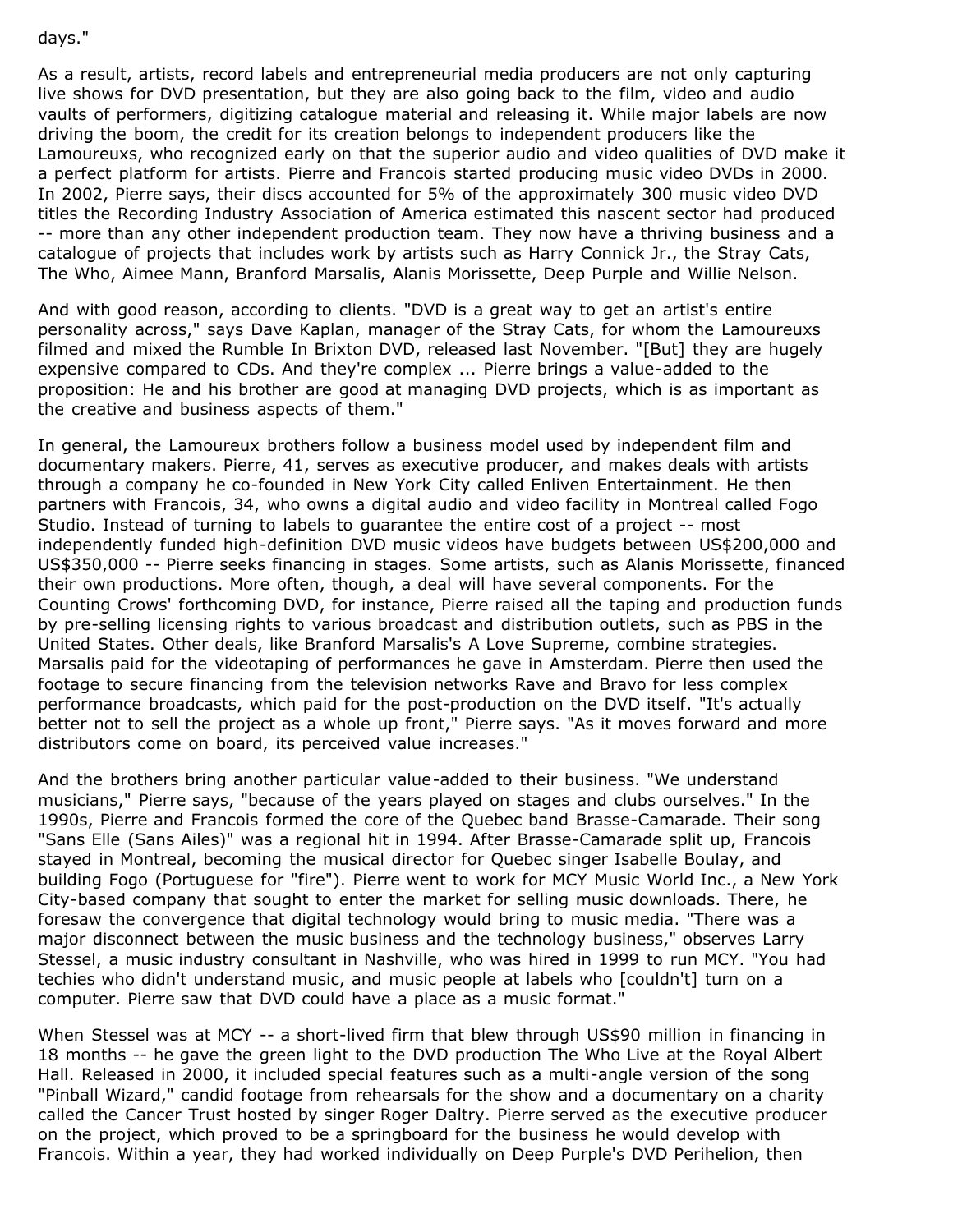collaborated on Morissette's first DVD, Feast on Scraps. "We began to get a lot of attention and traction, because we had done these DVDs that had name artists and, most importantly, new content," Pierre says.

Despite the growing awareness of music video on DVD, artists on major record labels were having trouble convincing executives to take a shot at feature-length DVD. Pegi Cecconi, executive producer for Anthem Entertainment, Rush's Canadian label, says she took the idea for the band's first DVD to Atlantic Records, which distributes the band's recordings elsewhere in the world. "I said I needed a million dollars. They thought I was insane." Rush and Anthem then proceeded on their own, working with an outside production company. Rush In Rio, released in 2003, cost an estimated US\$1.2 million to produce and saw SoundScan-certified sales of 200,000 copies in the U.S., more than 32,000 in Canada and several thousand more around the world. At a list price of US\$29.99 based on a wholesale price of about US\$18, retailers made a larger margin than they would have on a CD, which is typically closer to a couple of dollars. The band and its label, meanwhile, made a significant profit. Looking back as Anthem plans its next Rush project, Cecconi observes, "Record labels, particularly the major ones, simply don't have experience marketing music videos." They're more accustomed, she continues, to giving away videos of songs to promote album sales.

That's changing, however. Labels for younger artists like Coldplay and Avril Lavigne have recently released DVDs, and DVDs with bonus video footage are being packaged with some new CD releases. Even if major labels are catching on, Francois says he's not worried by the prospect. "We can move more quickly than the huge corporations," he says without a trace of smugness.

The growing popularity of music video DVDs has also sparked a small frenzy of entrepreneurship among independent producers and deal-makers. "A lot of people out there [are] speculating now," says Pierre. "They'll call a distributor or network and say, 'I can get Van Halen. How much is that worth to you in your territory?' Then they'll call Van Halen and say they have distributors interested in financing a video, are you interested? It's not how we work, but it's not a bad way to do business."

And the technology is evolving with the popularity of the medium. The Lamoureuxs, like other producers, encourage clients to shoot in high-definition for coming technologies like HDTV and high-definition DVD. "By going with HD now, you're future-proofing your content and its ability to earn revenues," says Pierre. Francois elaborates: "Walt Disney was filming in colour in the 1950s. ... People asked him why he was doing that when television was all black and white. And he said, 'It won't be that way forever.'"

Pierre is also plotting a next-generation business strategy, which focusses on cross-promoting material between broadcasts and DVD releases without diluting each other's value. "Vary the content for each a bit. Put some songs or footage on the DVD that aren't on the broadcast and vice versa. Allocate some exclusivity between them and co-ordinate their release timings."

Pierre is standing outside the Festhalle as he makes this comment. The Rush concert is over, and he's watching technicians loading cables into Kevlar flight cases and roadies lugging guitar amps down a ramp and out the door. He might be remembering a night in Montreal when he and Francois did the same thing with Brasse-Camarade, but his talk is all business. "We're just applying the same planning to the distribution as we do to the making of the project," he says, returning to his point. Then the musician in him stirs. "That sounds so mature. I don't ever want making music and making movies to stop being fun, too."

Profile of Pierre and Francois Lamoureux.

© National Post 2005

**CLOSE WINDOW**